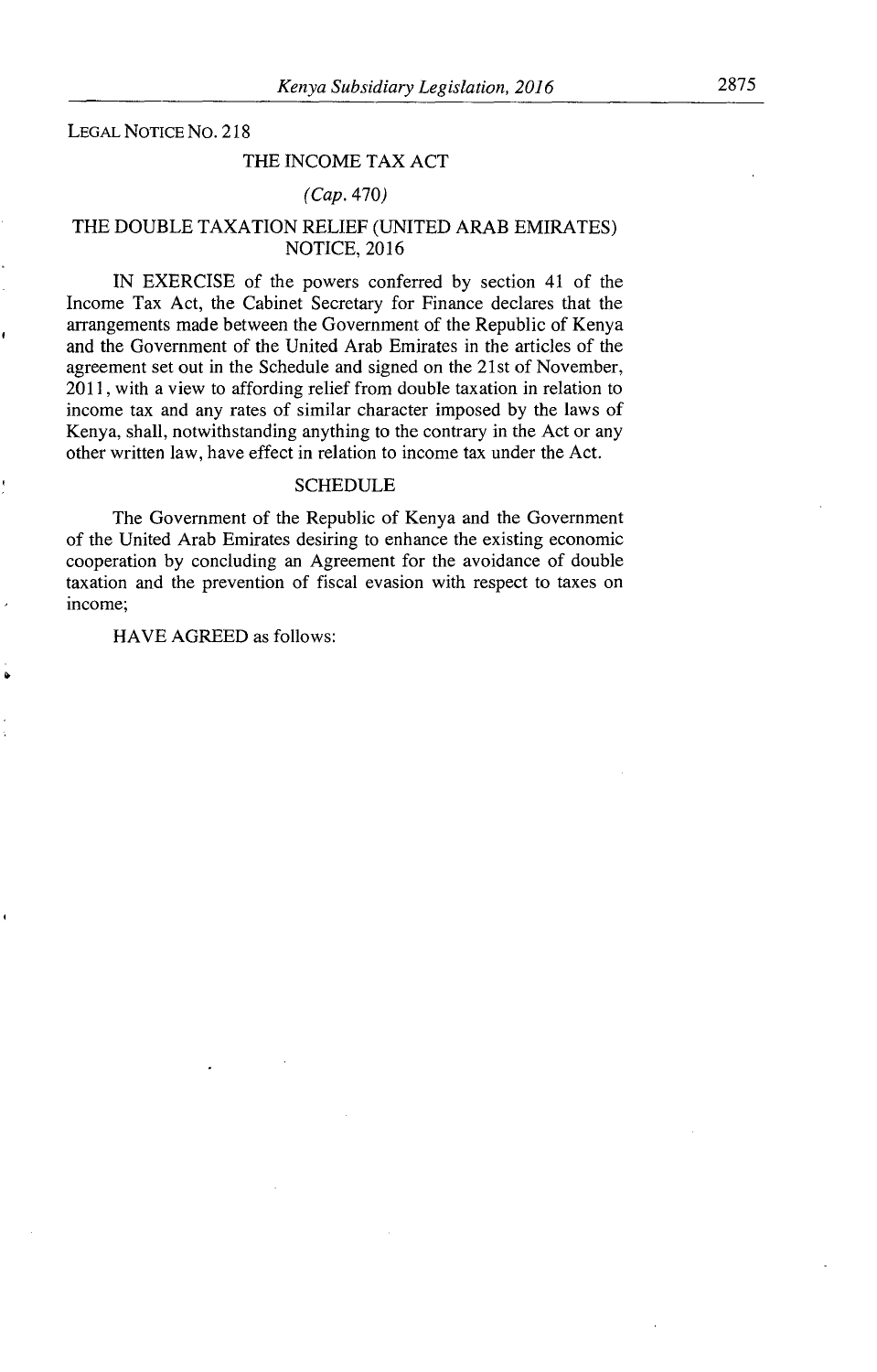#### Article 1

# Persons Covered

This Agreement shall apply to persons who are residents of one or both of the Contracting States.

# Article 2

### Taxes Covered

1. This Agreement shall apply to taxes on income and on capital imposed on behalf of a Contracting State or of its political subdivisions or local government or local authorities, irrespective of the manner in which they are levied.

2. There shall be regarded as taxes on income all taxes imposed on total income, including taxes on gains from the alienation of movable or immovable property, as well as taxes on the total amounts of wages or salaries paid by enterprises.

3. The existing taxes to which this Agreement shall apply are:

- (a) in the case of the United Arab Emirates;
	- $(i)$  the income tax; and
	- $(ii)$  the corporate tax;

(hereinafter referred to as "United Arab Emirates tax");

(b) in case of Kenya, the income tax chargeable in accordance with the provisions of the Income Tax Act, Cap.470;

(hereinafter referred to as "Kenyan Tax")

4. The Agreement shall apply to any other taxes of identical or substantially similar character which are imposed by a Contracting State after the date of signature of this Agreement in addition to, or in place of, the existing taxes.

# Article 3

### General Definitions

1. For the purposes of this Agreement, unless the context otherwise requires:

- (a) the terms "Contracting State" and "other Contracting State" mean United Arab Emirates or Kenya, as the context requires;
- (b) the term "United Arab Emirates" when used in geographical sense, means the territory of the United Arab Emirates which is under its sovereignty as well as the territorial sea, airspace and submarine areas over which the United Arab Emirates exercises, in conformity with international law and the laws of the United Arab Emirates, sovereign rights in respect of any activity carried on in connection with the exploration for or the exploitation of natural resources;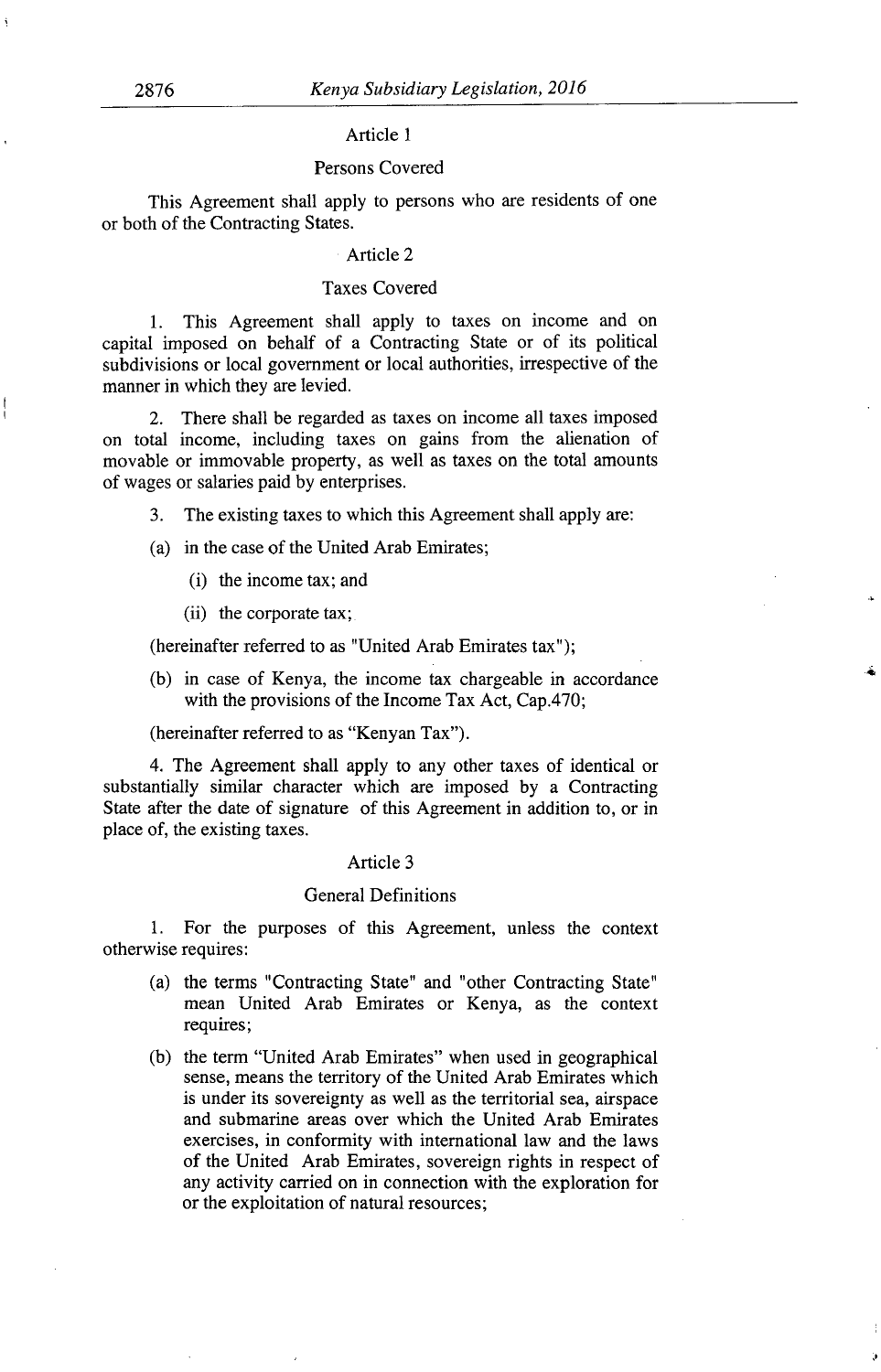- (c) the term "Kenya" means all territory of Kenya in state boundaries, including internal and territorial waters and also special economic zone and continental shelf, and all installations erected thereon as defined in the Continental Shelf Act, over which Kenya exercises its sovereign rights for the purpose of exploiting natural resources of the seabed, its subsoil and the superjacent waters, in accordance with international law;
- (d) the term "company" means any body corporate or any entity which is treated as a company or body corporate for tax purposes;
- (e) the terms "enterprise of a Contracting State" and "enterprise" of the other Contracting State" mean respectively an enterprise carried on by a resident of a Contracting State and an enterprise carried on by a resident of the other Contracting State;
- *(t)* the term "competent authority" means:

 $\overline{1}$ 

- in the case of Kenya, the Cabinet Secretary for the National Treasury or his authorized representative;
- (ii) in the case of the United Arab Emirates, the Minister of Finance or his authorized representative;
- $(g)$  the term "international traffic" means any transport by sea or air, operated by an enterprise which has its place of effective management in a Contracting State, except when the transport is operated solely between places within a Contracting State;
- (h) the term "national" means any individual having the citizenship of a Contracting State and any legal person, partnership, association or other entity deriving its status as such from the laws in force in a Contracting State;
- (i) the term "person" includes an individual, a partnership, a company, an estate, a trust and any other body of persons which is treated as an entity for tax purposes.

2. In the application of the provisions of this Agreement by a Contracting State, any term not otherwise defined shall, unless the context otherwise requires, have the meaning which it has under the laws of that State in relation to the taxes which are the subject of this Agreement.

# Article 4

#### Resident

1. For the purposes of this Agreement, the term "resident of a Contracting State" means:

(a) in the case of Kenya, any person who under the laws of Kenya, is liable to tax therein by reason of his domicile,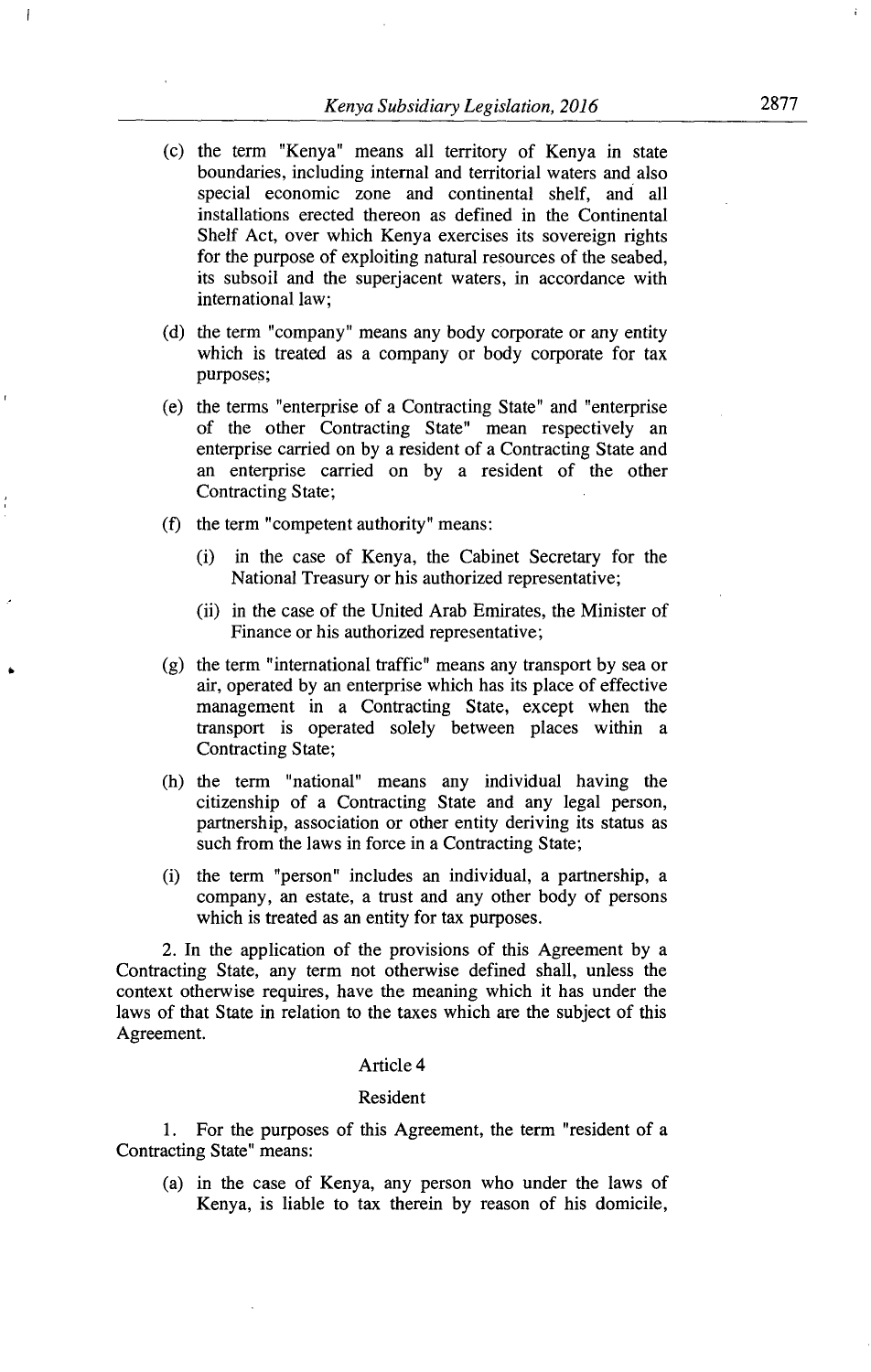residence, place of effective management, place of incorporation or any other criterion of a similar nature. This term does not include any person who is liable to tax in respect only of income from sources in Kenya;

- (b) in the case of the United Arab Emirates:
	- (i) an individual who under the laws of the United Arab Emirates or of any political subdivision or local government thereof is a national;
	- (ii) any person other than an individual that is incorporated or otherwise recognized under the laws of the UAE or any political subdivision;
	- (iii) or local government thereof.

2. For the purposes of paragraph 1, a resident of a Contracting State includes:

- (a) the Government of that Contracting State and any political subdivision or local authority thereof;
- (b) any person other than an individual owned or controlled directly or indirectly by that State or any political subdivision or local government or county government or local authority thereof;
- a registered pension fund;
- (d) charities or religious, educational and cultural organizations.

3. Where by reason of the provisions of paragraph 1 of this Article, an individual is a resident of both Contracting States, then his status shall be determined in accordance with the following rules:

- (a) he shall be deemed to be a resident only of the State in which he has a permanent home available to him; if he has a permanent home available to him in both States, he shall be deemed to be a resident only of the State with which his personal and economic relations are closer (centre of vital interests);
- (b) if the State in which he has his centre of vital interests cannot be determined, or if he has not a permanent home available to him in either State, he shall be deemed to be a resident only of the State in which he has an habitual abode;
- if he has an habitual abode in both States or in neither of them, he shall be deemed to be a resident only of the State of which he is a national;
- (d) if he is a national of both States or of none of them, the competent authorities of the Contracting States shall settle the question by mutual agreement.

 $\overline{1}$ 

4. Where by reason of the provisions of paragraph 1 of this Article, a person other than an individual is a resident of both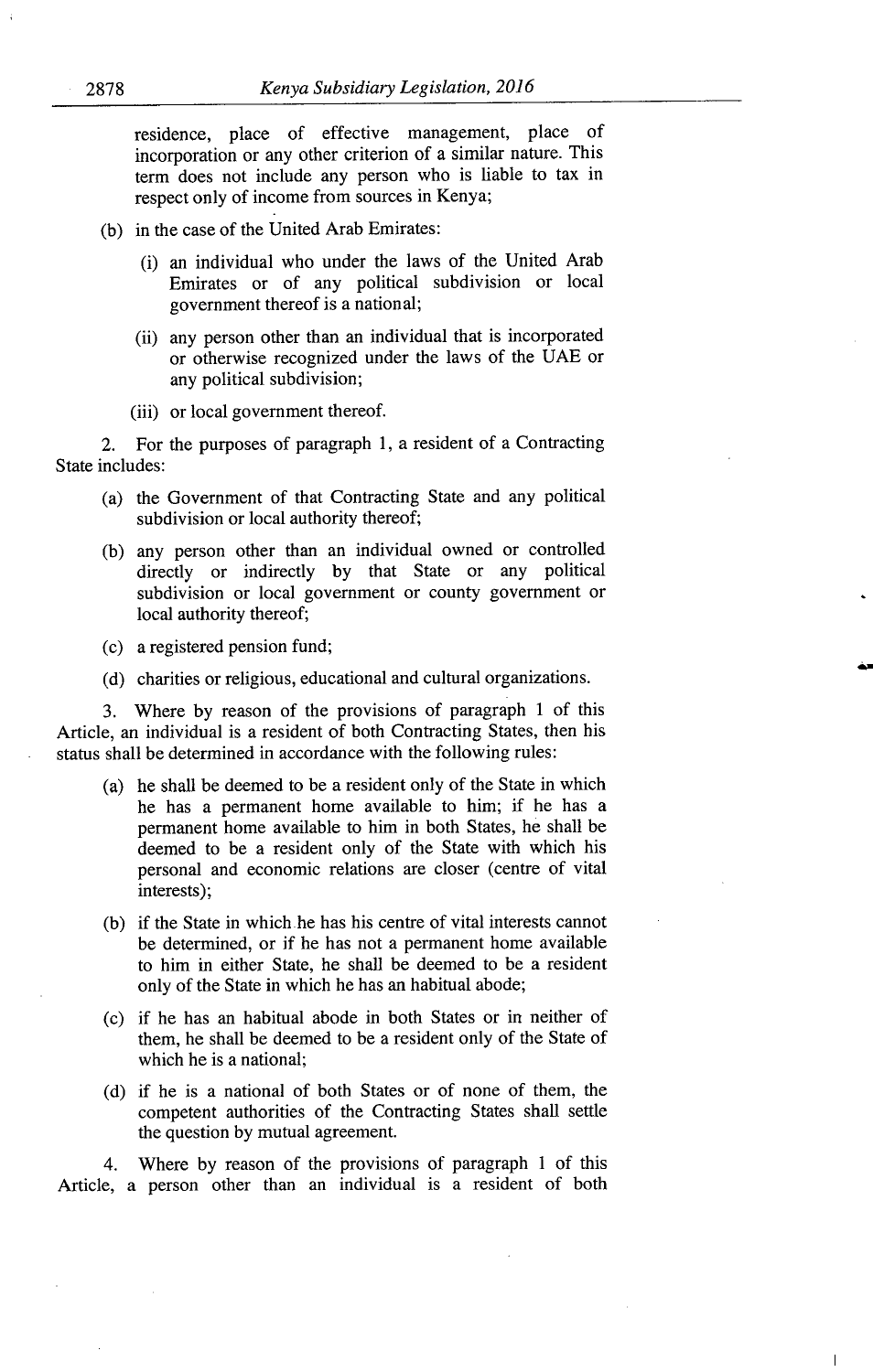Contracting States, then it shall be deemed to be a resident only of the State in which its place of effective management is situated.

#### Article 5

#### Permanent Establishment

1. For the purposes of this Agreement, the term "permanent establishment" means a fixed place of business through which the business of an enterprise is wholly or partly carried on.

- 2. The term "permanent establishment" shall include:
- (a) a place of management;
- (b) a branch;
- an office;
- (d) a factory;
- a workshop;
- $(f)$  a warehouse, in relation to a person providing storage facilities for others;
- (g) a mine, oil or gas well, a quarry or any other place of exploration for or extraction of natural resources and any other related activities including an offshore drilling site.
- 3. The term "permanent establishment" likewise encompasses:
- a building site or construction, assembly project and supervisory activities in connection therewith or drilling rig used for exploration or exploitation of natural resources constitutes a permanent establishment only if the site, rig, project or activity lasts for more than 6 months;
- (b) the furnishing of services, including consultancy services, by an enterprise of a Contracting State through employees or other personnel engaged in the other Contracting State, provided that such activities continue for the same or a connected project for a period or periods aggregating more than 4 months within any 12-month period.

4. Notwithstanding the preceding provisions of this Article, the term "permanent establishment" shall be deemed not to include:

- (a) the use of facilities solely for the purpose of storage, display or delivery of goods or merchandise belonging to the enterprise;
- (b) the maintenance of a stock of goods or merchandise belonging to the enterprise solely for the purpose of storage, display or delivery;
- (c) the maintenance of a stock of goods or merchandise belonging to the enterprise solely for the purpose of processing by another enterprise;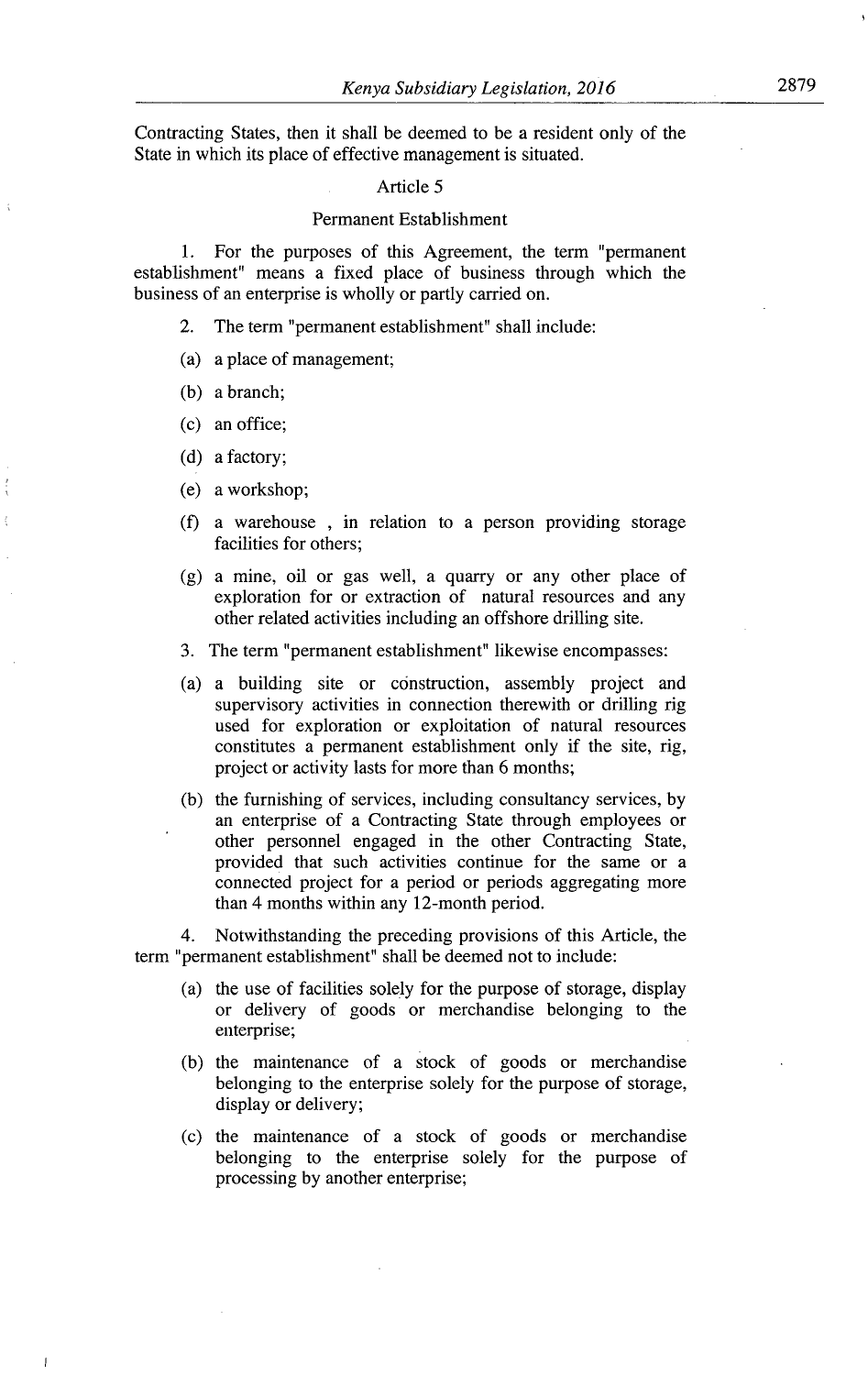- $(d)$  the maintenance of a fixed place of business solely for the purpose of purchasing goods or merchandise or of collecting information, for the enterprise;
- (e) the maintenance of a fixed place of business solely for the purpose of carrying on, for the enterprise, any other activity of a preparatory or auxiliary character; and
- $(t)$  the maintenance of a fixed place of business solely for any combination of activities mentioned in subparagraphs (a) to (e), provided that the overall activity of the fixed place of business resulting from this combination is of a preparatory or auxiliary character.

*5.* Notwithstanding the provisions of paragraphs 1 and 2 of this Article, a person acting in a Contracting State on behalf of an enterprise of the other Contracting State (other than an agent of an independent status to whom paragraph 7 of this Article applies) notwithstanding that he has no fixed place of business in the first-mentioned State shall be deemed to have a permanent establishment in that State if:

- he has, and habitually exercises, a general authority in the first-mentioned State to conclude contracts in the name of the enterprise, unless his activities are limited to the purchase of goods or merchandise for the enterprise; or
- (b) he maintains in the first-mentioned State a stock of goods or merchandise belonging to the enterprise from which he regularly delivers goods or merchandise on behalf of the enterprise.

6. Notwithstanding the preceding provisions of this Article, an insurance enterprise of a Contracting State shall, except in regard to reinsurance, be deemed to have a permanent establishment in the other Contracting State if it collects premiums in the territory of that other State or insures risks situated therein through a person other than an agent of an independent status to whom paragraph 7 applies.

7. An enterprise shall not be deemed to have a permanent establishment in a Contracting State merely because it carries on business in that State through a broker, general commission agent or any other agent of an independent status, provided that such persons are acting in the ordinary course of their business.

The fact that a company which is a resident of a Contracting State controls or is controlled by a company which is a resident the other Contracting State, or which carries on business in that other State (whether through a permanent establishment or otherwise), shall not of itself constitute either company a permanent establishment of the other.

### Article 6

#### Income from Hydrocarbons

Notwithstanding any other provision of this Agreement nothing shall affect the right of either one of the contracting States, or any of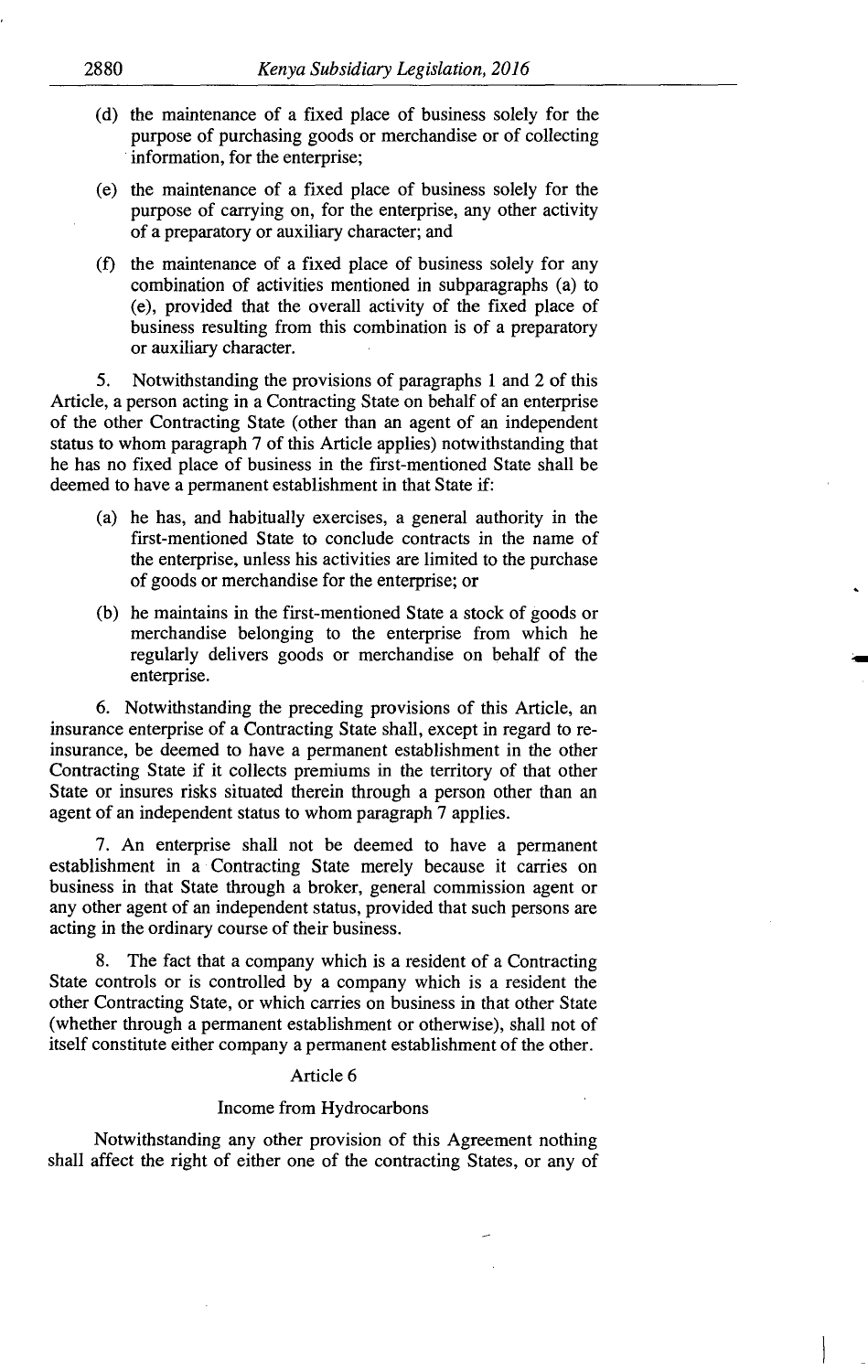their local government of local authorities thereof to apply their domestic laws and regulations related to the taxation of income, and profits derived from hydrocarbons and its associated activities situated in the territory of the respective Contracting State, as the case may be.

#### Article 7

#### Income From Immovable Property

 $\int$ 

 $\mathfrak{g}$ 

Income derived by a resident of a Contracting State from immovable property, including income from agriculture or forestry, is taxable in the Contracting State in which such property is situated, but the tax so charged shall be reduced by *50%* if the beneficial owner of the income derived from immovable property is the state itself or local authorities, political subdivision, local governments, county governments or local financial institutions wholly owned by the Government of a Contracting State.

2. The term "immovable property" shall have the meaning which it has under the law of the Contracting State in which the property in question is situated. The term shall in any case include property accessory to immovable property, livestock and equipment used in agriculture and forestry, rights to which the provisions of general law respecting landed property apply, usufruct of immovable property and rights to variable or fixed payments as consideration for the working of, or the right to work, mineral deposits, sources and other natural resources. Ships, boats and aircraft shall not be regarded as immovable property.

• 3. The provision of paragraph 1 of this Article shall apply to income derived from the direct use, letting or use in any other form of immovable property and to income from the alienation of such property.

4. The provisions of paragraphs 1 and 3 of this Article shall also apply to the income from immovable property of an enterprise and to income from immovable property used for the performance of independent personal services.

#### Article *8*

#### Business Profits

 $1.$ The profits of an enterprise of a Contracting State shall be taxable only in that State unless the enterprise carries on business in the other Contracting State through a permanent establishment situated therein. If the enterprise carries on business as aforesaid, the profits of the enterprise may be taxed in the other State but only so much of them as is attributable to that permanent establishment.

 $2.$ Subject to the provisions of paragraph 3 of this Article, where an enterprise of a Contracting State carries on business in the other Contracting State through a permanent establishment situated therein, there shall in each Contracting State be attributed to that permanent establishment the profits which it might be expected to make if it were a distinct and separate enterprise engaged in the same or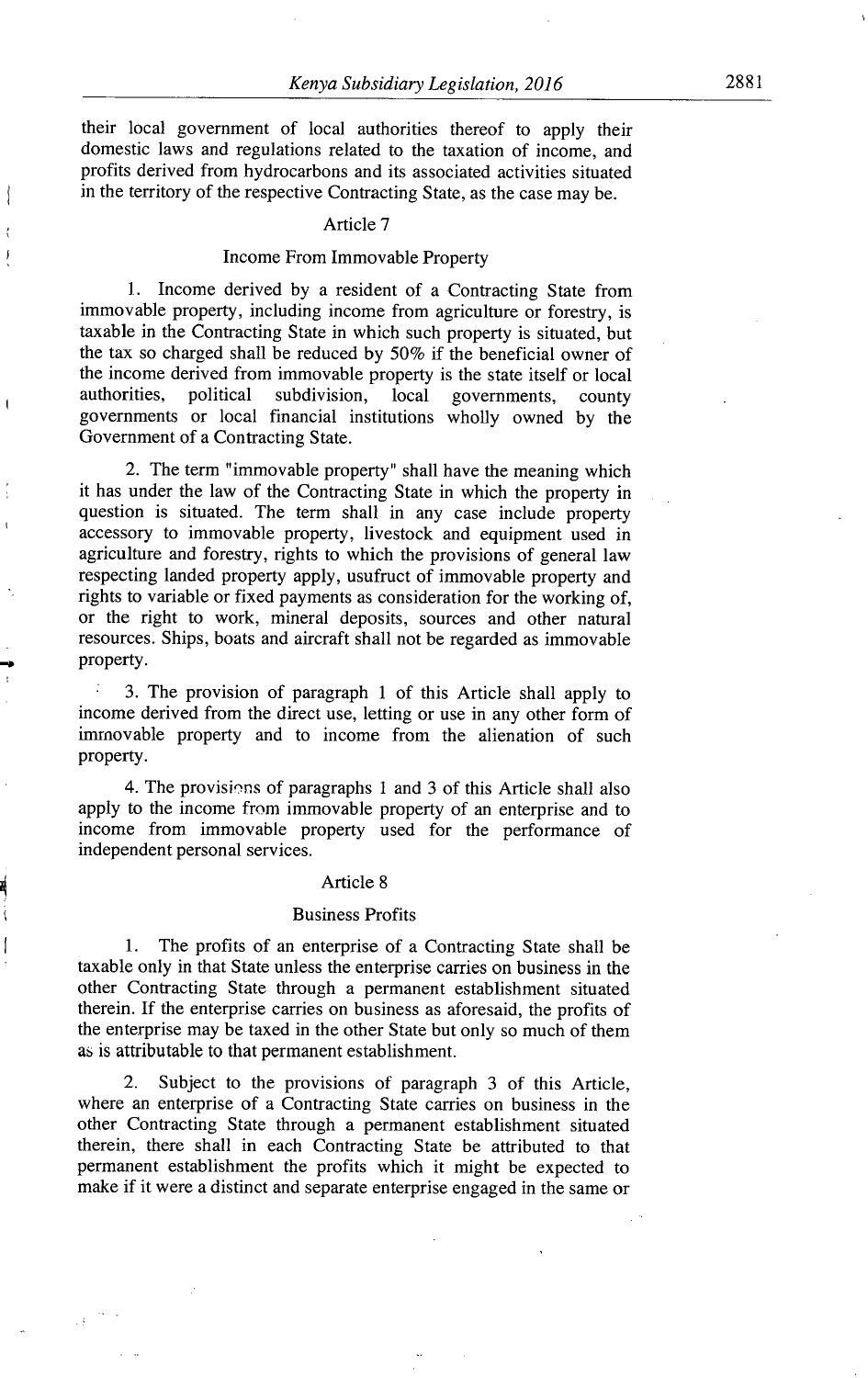similar activities under the same or similar conditions and dealing wholly independently with the enterprise of which it is a permanent establishment.

- 3. In determining the profits of a permanent establishment:
- (a) there shall be allowed as deductions expenses which are incurred for the purposes of the permanent establishment including executive and general administrative expenses so incurred, in accordance with the taxation laws of that State, whether in the State in which the permanent establishment is situated or elsewhere;
- no account shall be taken of amounts charged, by the permanent establishment to the head office of the enterprise or any of its other offices, by way of royalties, fees or other similar payments in return for the use of patents or other rights, or by way of commission for specific services performed or for management, or, except in the case of banking enterprise, by way of interest on moneys lent to the head office of the enterprise or any of its other offices.

4. In so far as it has been customary in a Contracting State to determine the profits to be attributed to a permanent establishment on the basis of an apportionment of the total profits of the enterprise to its various parts, nothing in paragraph 2 of this Article shall preclude that Contracting State from determining the profits to be taxed by such an apportionment as may be customary. The method of apportionment adopted shall, however, be such that the result shall be in accordance with the principles contained in this Article.

*5.* No profits shall be attributed to a permanent establishment by reason of the mere purchase by that permanent establishment of goods or merchandise for the enterprise.

6. For the purposes of the preceding paragraphs, the profits to be attributed to the permanent establishment shall be determined by the same method year by year unless there is good and sufficient reason to the contrary.

7. Where profits include items of income which are dealt with separately in other Articles of this Agreement, then the provisions of those Articles shall not be affected by the provisions of this Article.

# Article 9

# Shipping and Air Transport

1. Profits of an enterprise of a Contracting State from the operation of ships or aircraft in international traffic shall be taxable only in the Contracting State in which the place of effective management of the enterprise is situated.

Provided that where such an enterprise derives profits from such operation in the other Contracting State: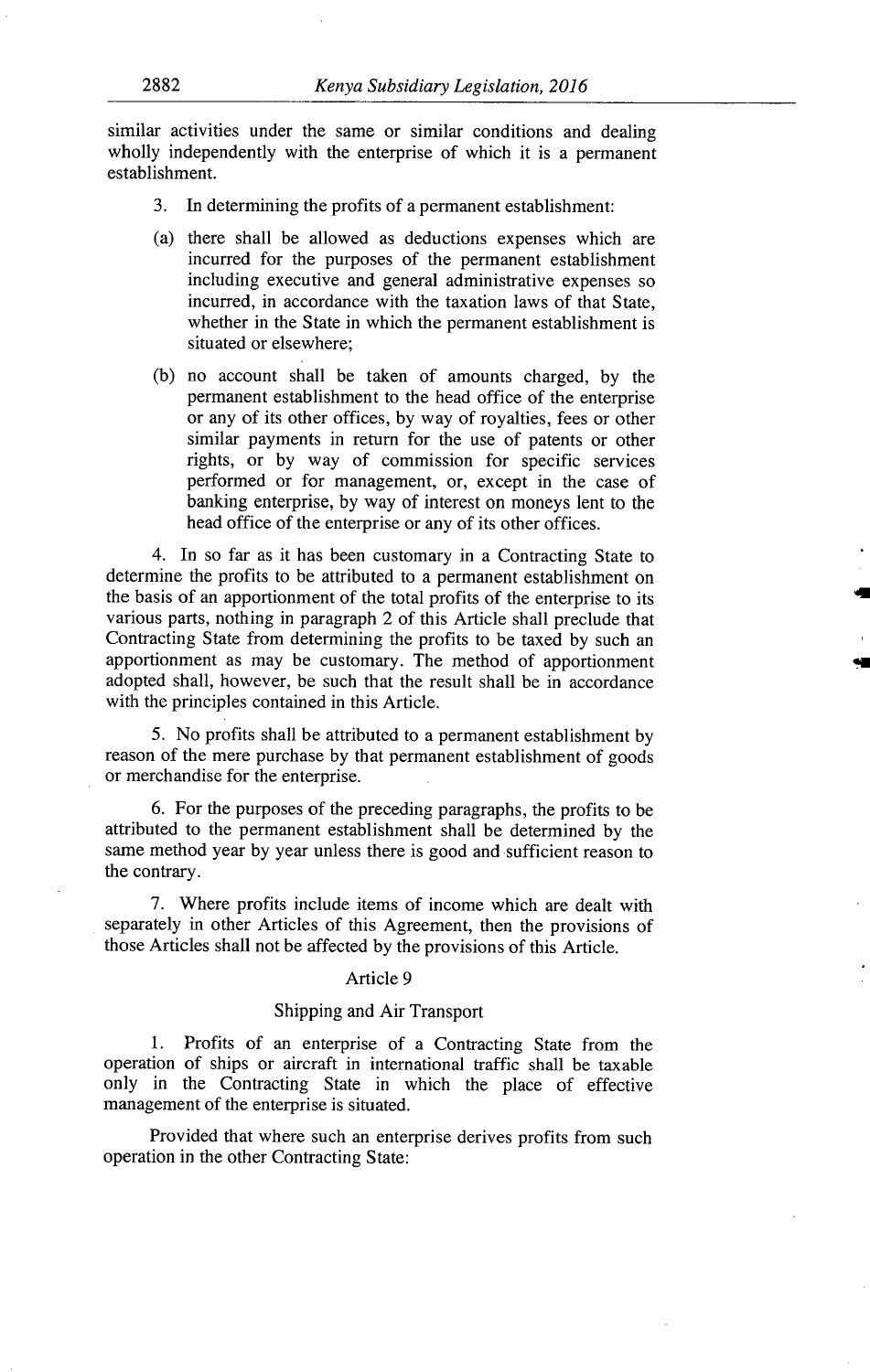- such profits shall be deemed to be an amount not exceeding *5*  per cent of the full amount received by the enterprise on account of the carriage of passengers or freight embarked in that other State; and
- (b) the tax chargeable in that other State shall be reduced by an amount equal to fifty per cent thereof.

2. If the place of effective management of a shipping enterprise is aboard a ship, then it shall be deemed to be situated in the Contracting State in which the home harbour of the ship is situated, or, if there is no such home harbour, in the Contracting State of which the operator of the ship is a resident.

3. The provisions of paragraph 1 shall also apply to profits from the participation in a pool, a joint business or an international operating agency.

### Article 10

#### Associated Enterprises

- 1. Where:
- an enterprise of a Contracting State participates directly or indirectly in the management, control or capital of an enterprise of the other Contracting State; or
- (b) the same persons participate directly or indirectly in the management, control or capital of an enterprise of a Contracting State and an enterprise of the other Contracting State,

and in either case conditions are made or imposed between the two enterprises in their commercial or financial relations which differ from those which would be made between independent enterprises, then any profits which would, but for those conditions, have accrued to one of the enterprises, but, by reason of those conditions, have not so accrued, may be included in the profits of that enterprise and taxed accordingly.

2. Where a Contracting State includes in the profits of an enterprise of that State  $-$  and taxes accordingly  $-$ profits on which an enterprise of the other Contracting State has been charged to tax in that other State and the profits soincluded are profits which would have accrued to the enterprise of the first-mentioned State if the conditions madebetween the two enterprises had been those which would have been made between independent enterprises, then thatother State shall make an appropriate adjustment to the amount of the tax charged therein on those profits. Indetermining such adjustment, due regard shall be had to the other provisions of this Agreement and the competentauthorities of the Contracting States shall if necessary consult each other.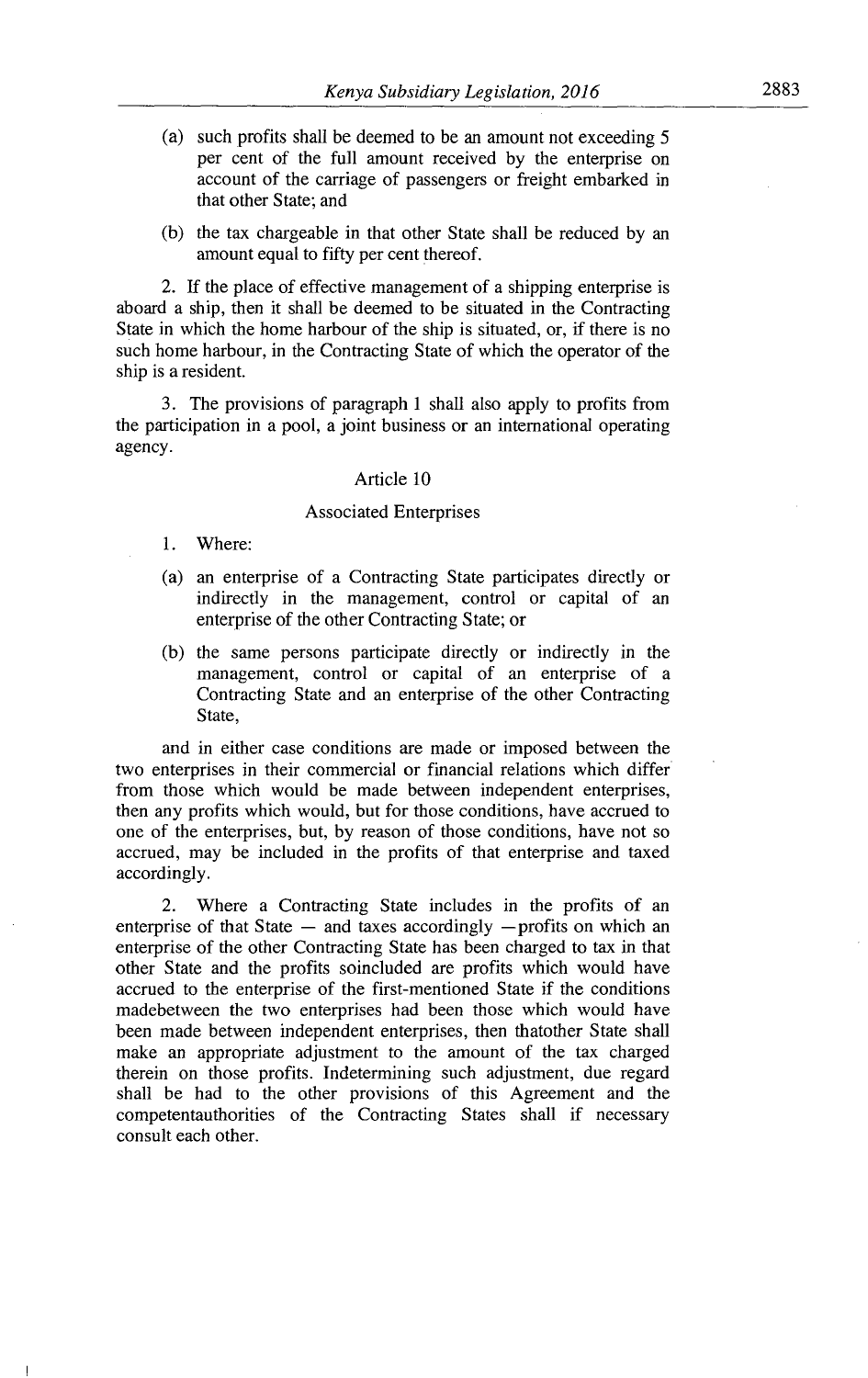A Contracting State shall not change the income of an 3. enterprise in the circumstances referred to in paragraph 1 of this Article after the expiry of the time limits provided in its national laws.

the provisions of paragraph 3 of this Article shall not apply 4. in the case of fraud, wilful default or neglect.

### Article 11

### Dividends

1. Dividends paid by a company which is a resident of a Contracting State to a resident of the other Contracting State may be taxed in that other State.

2. However, such dividends may also be taxed in the Contracting State of which the company paying the dividends is a resident and according to the laws of that State, but if the recipient is the beneficial owner of the dividends, the tax so charged to the beneficial owner shall not exceed 5 percent of the gross amounts of the dividends. The competent authorities of the Contracting States shall settle the mode of application of these limitations by mutual agreement.

3. Notwithstanding the provisions of paragraphs 1 and 2, dividends paid by a company which is a resident of a Contracting State to a resident of the other Contracting State shall be taxable only in that other Contracting State if the beneficial owner of the dividends is:

- (a) the Government, political subdivision or a local authority of other Contracting State;
- (b) the Central Bank of the other Contracting State; or
- (c) other governmental agencies or financial institutions as may be specified and agreed to in an exchange of notes between the competent authorities of the Contracting State.

4. The term "dividends" as used in this Article means income from shares or other rights, not being debt-claims, participating in profits, as well as income from other corporate rights which is subjected to the same taxation treatment as income from the shares by the laws of the Contracting State of which the company making the distribution is a resident.

The provisions of paragraphs 1 and 2 of this Article shall not apply if the beneficial owner of the dividends, being a resident of a Contracting State, carries on business in the other Contracting State of which the company paying the dividends is a resident, through a permanent establishment situated therein, or performs in any of the other States independent personal services from a fixed base situated therein, and the holding in respect of which the dividends are paid is effectively connected with such permanent establishment or fixed base. In such a case, the provisions of Article 8 or Article 15, as the case may be, shall apply.

6. Where a company which is a resident of a Contracting State derives profits or income from the other Contracting State, no tax may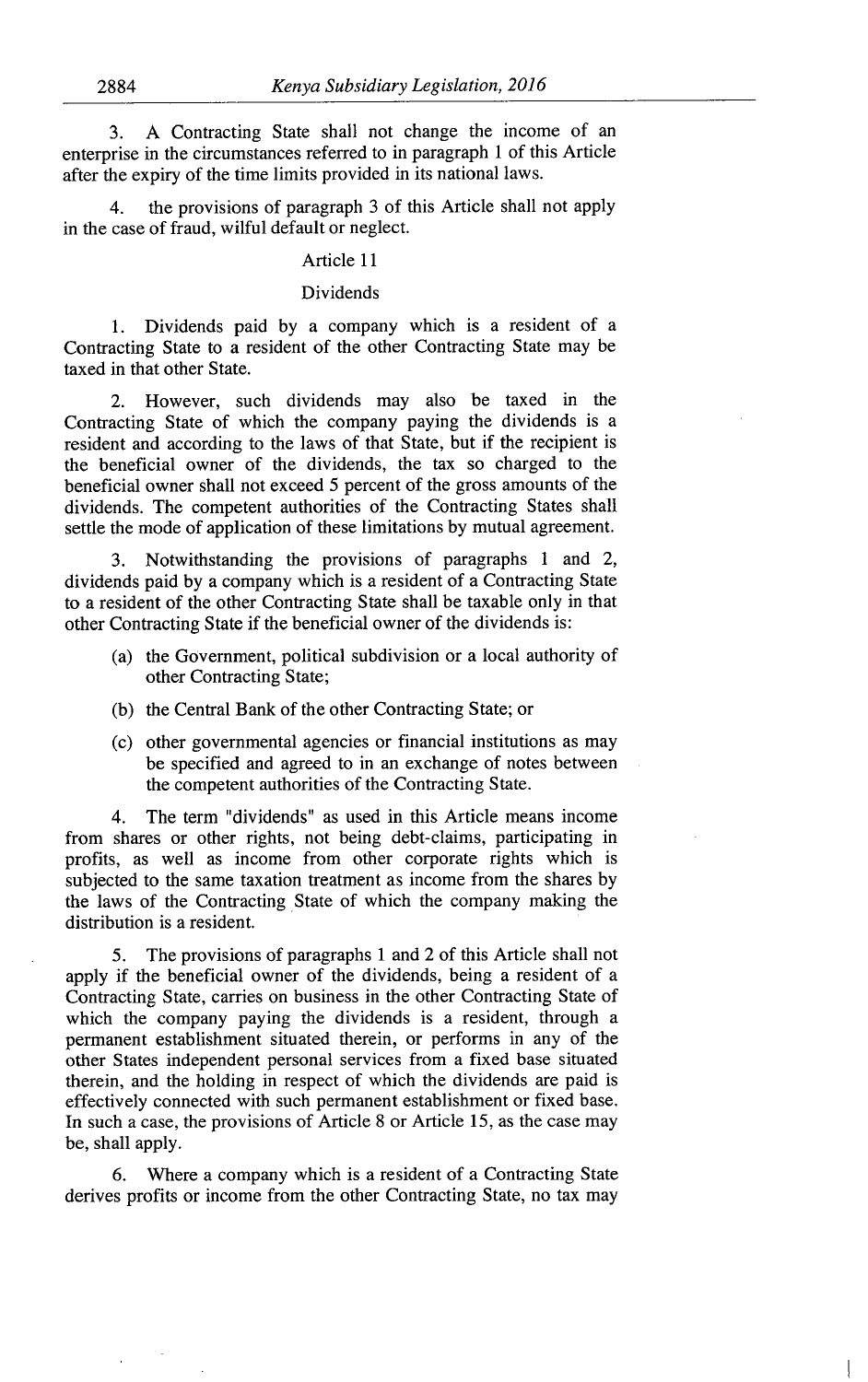be imposed on the beneficial owner in that other State on the dividends paid by the company except in so far as such dividends are paid to a resident of that other State or in so far as the holding in respect of which the dividends are paid is effectively connected with a permanent establishment or a fixed base situated in that other State, nor subject the company's undistributed profits to a tax on undistributed profits, even if the dividends paid or the undistributed profits consist wholly or partly of profits or income arising in such other State.

### Article *12*

#### Interest

1. Interest arising in a Contracting State and paid to a resident of the other Contracting State may be taxed in that other Contracting State.

*2.* However, such interest may also be taxed in the Contracting State in which it arises and according to the law of that State, but if the recipient is the beneficial owner of the interest the tax so charged shall not exceed 10 percent of the gross amount of the interest.

3. Notwithstanding the provisions of paragraphs 1 and *2,*  interest paid by a company which is a resident of a Contracting State shall be taxable only in that other Contracting State if the beneficial owner of the interest is:

- (a) the Government, political subdivision or a local authority of other Contracting State;
- (b) the Central Bank of the other Contracting State; or
- (c) other governmental agencies or financial institutions as may be specified and agreed to in an exchange of notes between the competent authorities of the Contracting State.

4. The term "interest" as used in this Article means income from debt-claims of every kind, whether or not secured by mortgage and whether or not carrying a right to participate in the debtor's profits, and in particular, income from government securities and income from bonds or debentures including premiums and prizes attaching to such securities, bonds or debentures. The term "interest" shall not include any item which is treated as a dividend under the provisions of Article 11 of this Agreement.

*5.* The provisions of paragraphs 1, *2* and 3 of this Article shall not apply if the beneficial owner of the interest, being a resident of a Contracting State, carries on business in the other Contracting State in which the interest arises, through a permanent establishment situated therein, or performs in that other State independent personal services from a fixed base situated therein, and the debt-claim in respect of which the interest is paid is effectively connected with such permanent establishment or fixed base. In such a case, the provisions of Article *8*  or Article *15,* as the case may be shall apply.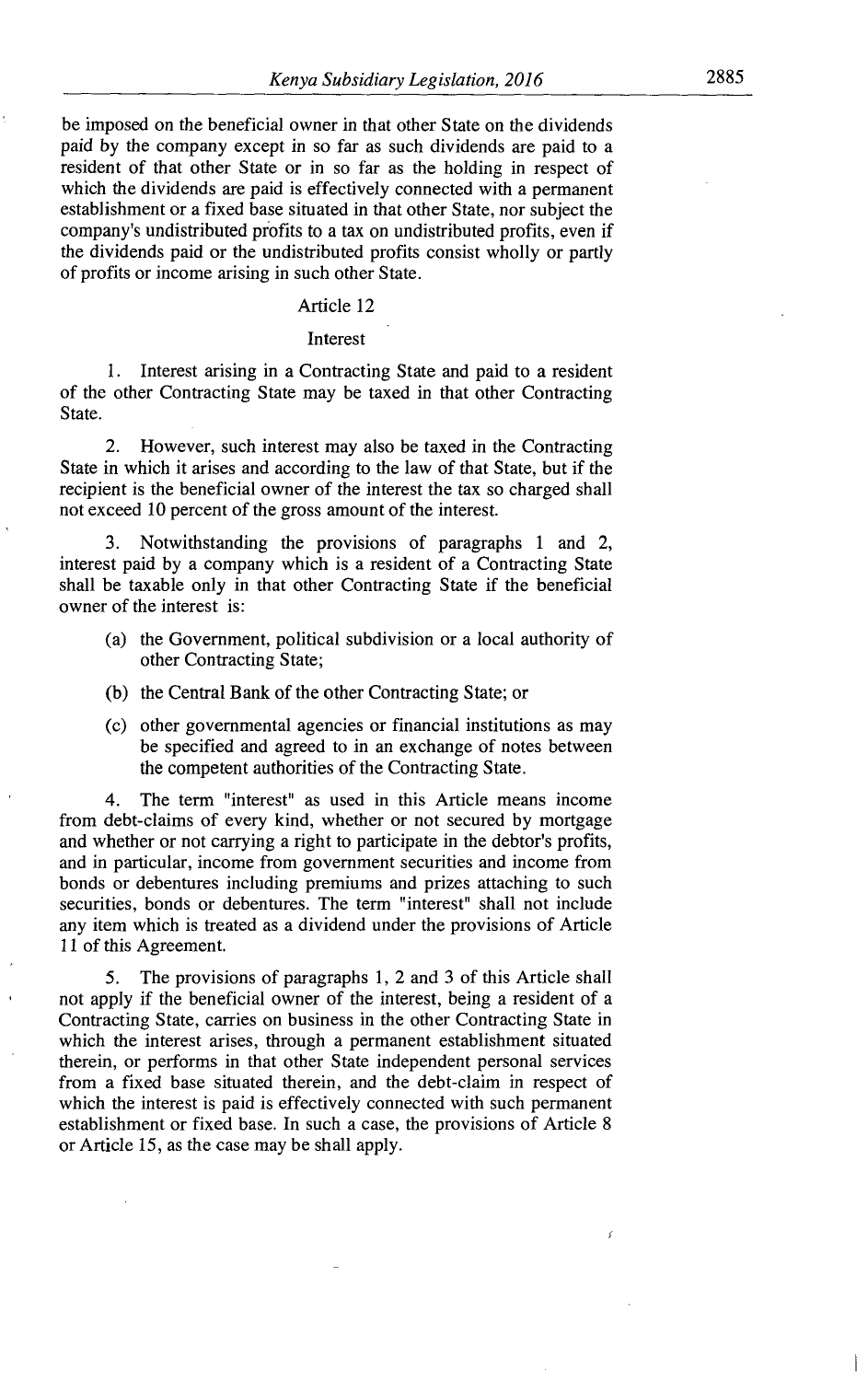Interest shall be deemed to arise in a Contracting State when the payer is that State itself, a political subdivision, a local authority or a resident of that State. Where, however, the person paying the interest, whether he is a resident of a Contracting State or not, has in a Contracting State a permanent establishment or a fixed base in connection with which the indebtedness on which the interest is paid was incurred, and such interest is borne by such permanent establishment or fixed base, then such interest shall be deemed to arise in the State in which the permanent establishment or fixed base is situated.

 $7.$ Where, by reason of a special relationship between the payer and the beneficial owner or between both of them and some other person, the amount of the interest, having regard to the debt-claim for which it is paid, exceeds the amount which would have been agreed upon by the payer and the beneficial owner in the absence of such relationship, the provisions of this Article shall apply only to the lastmentioned amount. In such a case, the excess part of the payments shall remain taxable according to the laws of each Contracting State, due regard being had to the other provisions of this Agreement.

# Article 13

### Royalties

I. Royalties arising in a Contracting State and paid to a resident of the other Contracting State may be taxed in that other Contracting State.

However, such royalties may also be taxed in the 2. Contracting State in which they arise, and according to the law of that State, but if the beneficial owner is a resident of the other Contracting State, the tax so charged shall not exceed 10 percent of the gross amount of the royalties.

The term 'royalties" as used in this Article means payments  $3<sub>1</sub>$ of any kind received as a consideration for the use of, or the right to use, any copyright of literary, artistic or scientific work (including cinematograph films and films, tapes or discs for radio or television broadcasting), any patent, trade mark, design or model, computer programme, plan, secret formula or process, or for the use of, or the right to use industrial, commercial or scientific equipment or for information concerning industrial, commercial or scientific experience.

The provisions of paragraphs 1 and 2 shall not apply if the 4. beneficial owner of the royalties, being a resident of a Contracting State, carries on business in the Contracting State in which the royalties arise, through a permanent establishment situated therein or performs in that other State independent personal services from a fixed base situated therein, and the right or property in respect of which the royalties are paid is effectively connected with such permanent establishment or fixed base. In such a case, the provisions of Article 8 or Article *15,* as the case may be, shall apply.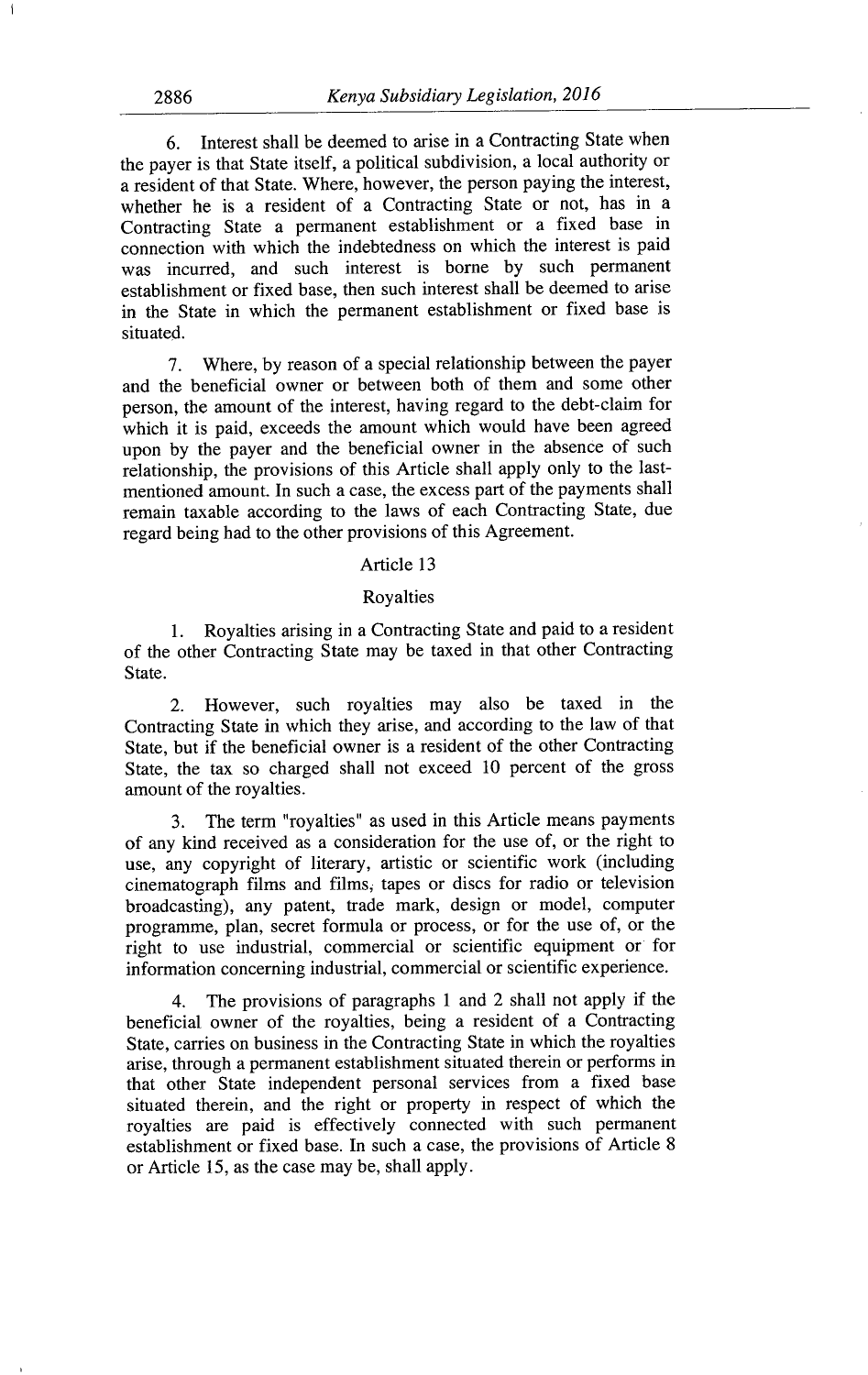Royalties shall be deemed to arise in a Contracting State 5. when the payer is that State itself, a political sub-division, a local authority or a resident of that State. Where, however, the person paying the royalties, whether he is a resident of a Contracting State or not, has in a Contracting State a permanent establishment or a fixed base with which the right or property in respect of which the royalties are paid is effectively connected, and such royalties are borne by such permanent establishment or fixed base, then such royalties shall be deemed to arise in the State in which the permanent establishment or fixed base is situated.

6. Where by reason of a special relationship between the payer and the beneficial owner or between both of them and some other person, the amount of the royalties paid, having regard to the use, right or information for which they are paid, exceeds the amount which would have been agreed upon by the payer and the beneficial owner in the absence of such relationship, the provisions of this Article shall apply only to the last-mentioned amount. In such a case, the excess part of the payment shall remain taxable according to the law of each Contracting State, due regard being had to the other provisions of this Agreement.

# Article 14

### Capital Gains

Gains derived by a resident of a Contracting State from the 1. alienation of immovable property, referred to in Article 7, and situated in the Contracting State shall be taxed in that other Contracting State.

2. Gains from the alienation of movable property forming part of the business property of a permanent establishment which an enterprise of a Contracting State has in the other Contracting State or of movable property pertaining to a fixed base available to a resident of a Contracting State in the other Contracting State for the purpose of performing independent personal services, including such gains from the alienation of such permanent establishment (alone or with the whole enterprise) or of such fixed base, shall be taxed in that other State.

3. Gains from the alienation of ships or aircraft operated in international traffic or movable property pertaining to the operation of such ships or aircraft shall be taxable only in the Contracting State in which the place of effective management of the enterprise is situated.

4. Gains from the alienation of any property other than that mentioned in paragraphs 1, *2* and 3 of this Article shall be taxable only in the Contracting State of which the alienator is a resident.

### Article 15

## Independent Personal Services

1. Income derived by a resident of a Contracting State in respect of professional services or other activities of an independent character shall be taxable only in that State unless he has a fixed base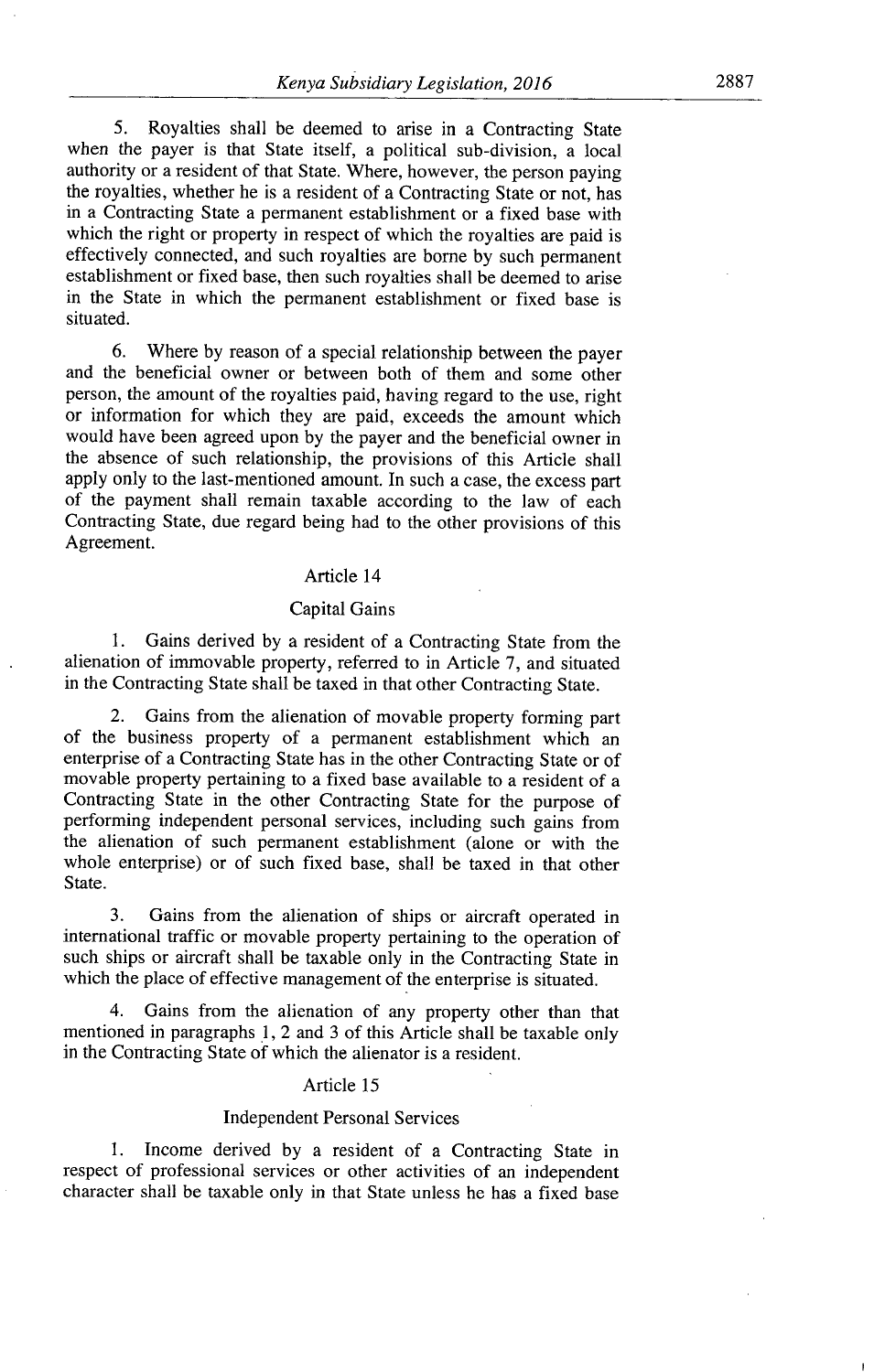regularly available to him in the other Contracting State for the purpose of performing his activities. If he has such a fixed base, the income may be taxed in the other State but only so much of it as is attributable to that fixed base. For the purpose of this provision, where an individual who is a resident of a Contracting State stays in any of the other Contracting States for a period or periods exceeding in the aggregate 183 days in any twelve-month period commencing or ending in the fiscal year concerned or was present in that other State in the fiscal year concerned and in each of the two preceding years for periods exceeding in aggregate more than 122 days in each such year, he shall be deemed to have a fixed base regularly available to him in that other State and the income that is derived from his activities that are performed in that other State shall be attributed to that fixed base.

2. The term "professional services" includes independent scientific, literary, artistic, educational or teaching activities as well as the independent activities of physicians, lawyers, engineers, architects, dentists, accountants and economists.

# Article 16

## Dependent Personal Services

1. Subject to the provisions of Articles 17, 19, 20 and 21, salaries, wages and other similar remuneration derived by a resident of a Contracting State in respect of an employment shall be taxable only in that State unless the employment is exercised in the other Contracting State. If the employment is so exercised, such remuneration as is derived there from may be taxed in the State in which the employment is exercised.

2. Notwithstanding the provisions of paragraph 1 of this Article, remuneration derived by a resident of a Contracting State in respect of an employment exercised in the other Contracting State shall be taxable only in the first-mentioned State if:

- (a) the recipient is present in the other State for a period or periods not exceeding in the aggregate 183 days in the calendar year concerned;
- $(b)$  the remuneration is paid by or on behalf of an employer who is not a resident of the other State; and
- $(c)$  the remuneration is not borne by a permanent establishment or a fixed base which the employer has in the other State.

3. Notwithstanding the preceding provisions of this Article, remuneration derived in respect of an employment exercised aboard a ship or aircraft operated in international traffic, shall be taxable only in the Contracting State in which the place of effective management of the enterprise is situated.

4. An individual who is both a national of a Contracting State and an employee of an enterprise having its place of effective management in that Contracting State, the principal business of which consists of the operation of aircraft in international traffic, and who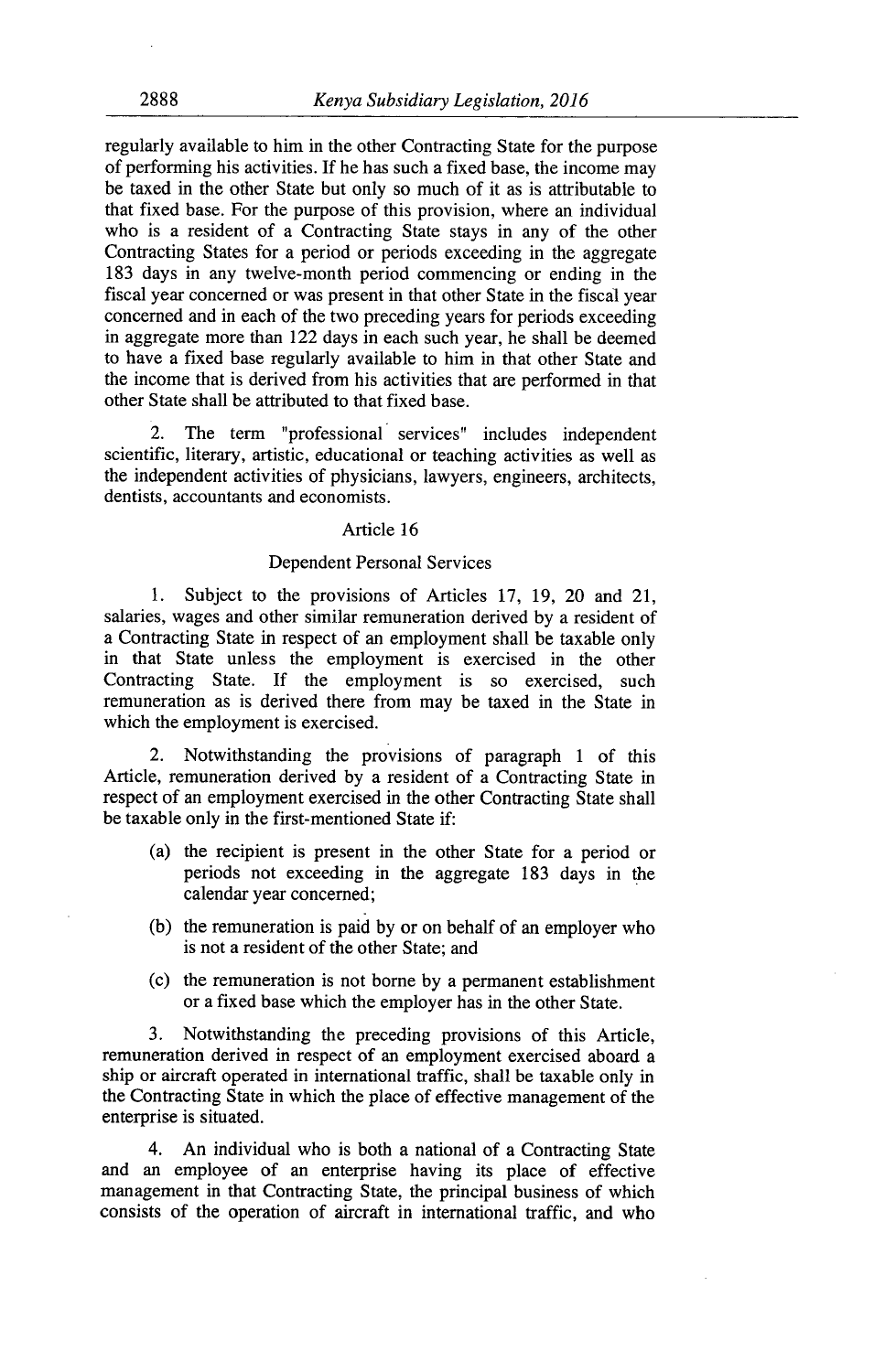derives remuneration in respect of duties performed in the other Contracting State shall be taxable only in that Contracting State (place of effective management of the enterprise).

## Article 17

# Directors Fees

Directors' fees and other similar payments derived by a resident of a Contracting State in his capacity as a member of the board of directors of a company which is a resident of the other Contracting State may be taxed in the State in which the company is resident.

# Article *18*

#### Artistes and Sportspersons

Notwithstanding the provisions of Articles *8, 15* and 16, income derived by a resident of a Contracting State as an entertainer such as a theatre, motion picture, radio or television artiste, or a musician, or as a sportsperson, from his or her personal activities as such, may be taxed in the Contracting State in which these activities are exercised.

Where income in respect of personal activities exercised by  $2.$ an entertainer or a sportsperson in his or her capacity as such accrues not to the entertainer or sportsperson himself or herself but to another person, that income may, notwithstanding the provisions of Articles *8, 15* and 16, be taxed in the Contracting State in which the activities of the entertainer or sportsperson are exercised.

3. The provisions of paragraph *2* of this Article shall not apply if it is established that neither the entertainer or the sportsman nor persons related thereto, participate directly or indirectly in the profits of the person referred to in that paragraph.

Notwithstanding the provisions of paragraphs 1 and *2* of this 4. Article, income derived from activities referred to in paragraph 1 performed under a cultural agreement or arrangement between the Contracting States shall be exempt from tax in the Contracting State in which the activities are exercised if the visit to that State is wholly or substantially supported by funds of the Contracting State or local authority.

#### Article *19*

### Pensions, Annuities and Social Security Payments

Subject to the provisions of paragraph *2* of Article *20,*  1. pensions, annuities and similar payments arising in a Contracting State and paid in consideration of past employment to a resident of the other Contracting State, shall be taxable only in the Contracting State in which the payments arise.

2. However, such pensions and other remuneration may also be taxed in the other Contracting State if the payment is made by a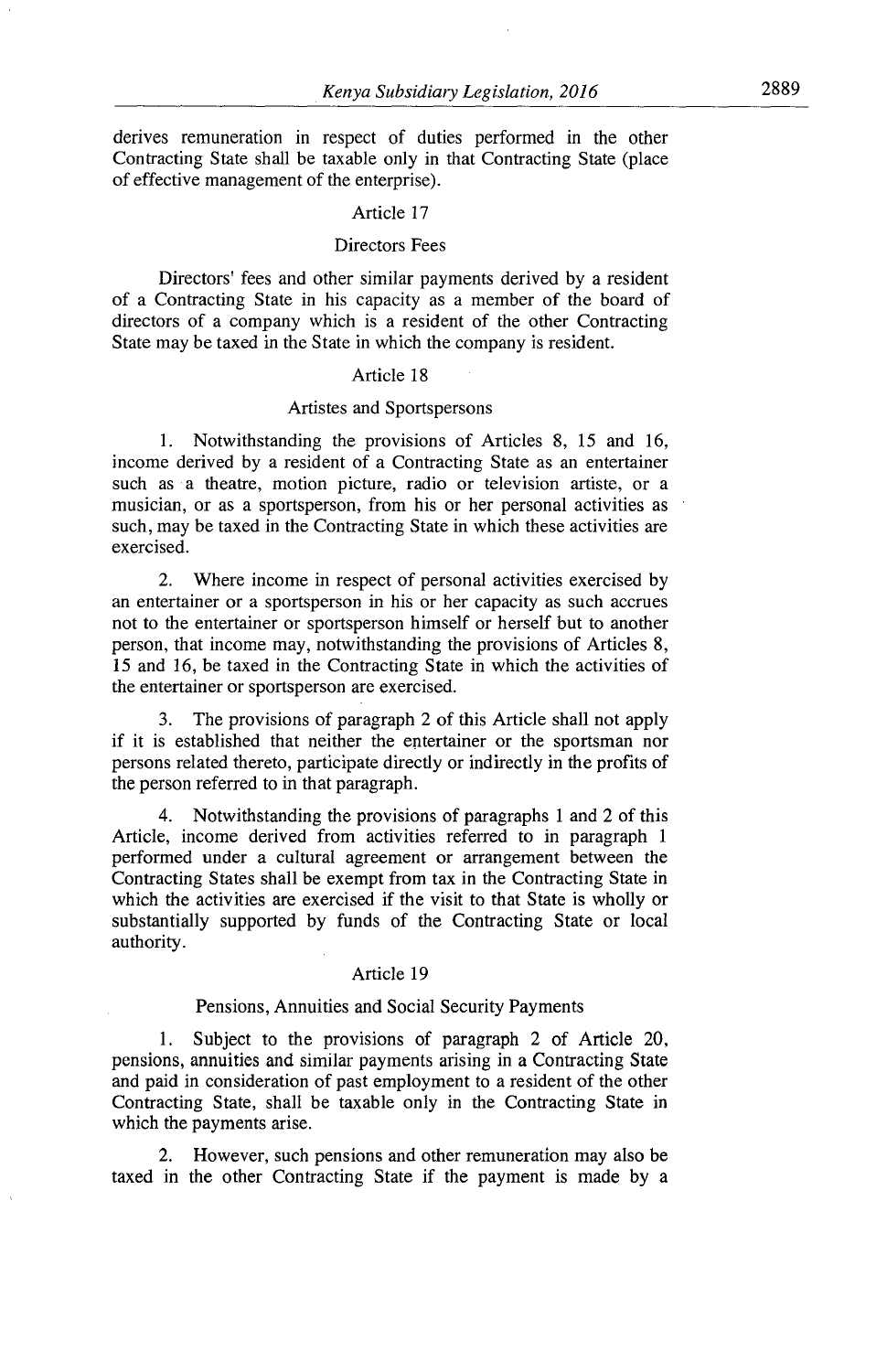resident of the other Contracting State, or a permanent establishment situated therein.

Notwithstanding the provisions of paragraphs 1 and 2 of this 3. Article, pensions paid and other payments made under a public scheme which is part of the social security system of a Contracting State or a political sub-division or a local authority thereof shall be taxable only in that State.

4. Income arising in a Contracting State that is derived by a registered pension fund resident in the other Contracting State shall be taxable only in that other Contracting State.

# Article 20

Remuneration and Pension in Respect of Government Service

Remuneration, other than a pension, paid by, or out of funds created by, one of the Contracting States or a political sub-division, local authority or statutory body thereof in the discharge of governmental functions shall be taxable only in that State. Such remuneration shall be taxable only in the other Contracting State creating the funds if the services are rendered in that other State and the individual is a resident of that State and:

- (a) is a national of that State; or
- (b) did not become a resident solely for the purpose of rendering the services.

2. Any pension paid by, or out of funds created by, a Contracting State or a political sub-division, local authority or statutory body thereof to an individual in respect of services rendered to that State or sub-division, authority or body in the discharge of governmental functions shall be taxable only in that State.

3. The provisions of Articles 16, 17 and 19 shall apply to remuneration and pensions in respect of services rendered in connection with a business carried on by a Contracting State, or a political sub-division, local authority or statutory body thereof.

#### Article 21

## Professors, Teachers and Researchers

1. Notwithstanding the provisions of Article 16, a professor or teacher who makes a temporary visit to the Contracting State for a period not exceeding four years for the purpose of teaching or carrying out research at a university, college, school or other educational institution and who is, or immediately before such visit was, a resident of another Contracting State shall, in respect of remuneration for such teaching or research, be exempt from tax in the first-mentioned State, provided that such remuneration is derived by him from outside that State and such remuneration is subject to tax in the other State.

 $\label{eq:2} \frac{1}{2\pi}\frac{1}{\sqrt{2}}\frac{1}{\sqrt{2}}\frac{1}{\sqrt{2}}\left(\frac{1}{\sqrt{2}}\right)^{1/2}\frac{1}{\sqrt{2}}\frac{\sqrt{2}}{\sqrt{2}}\,.$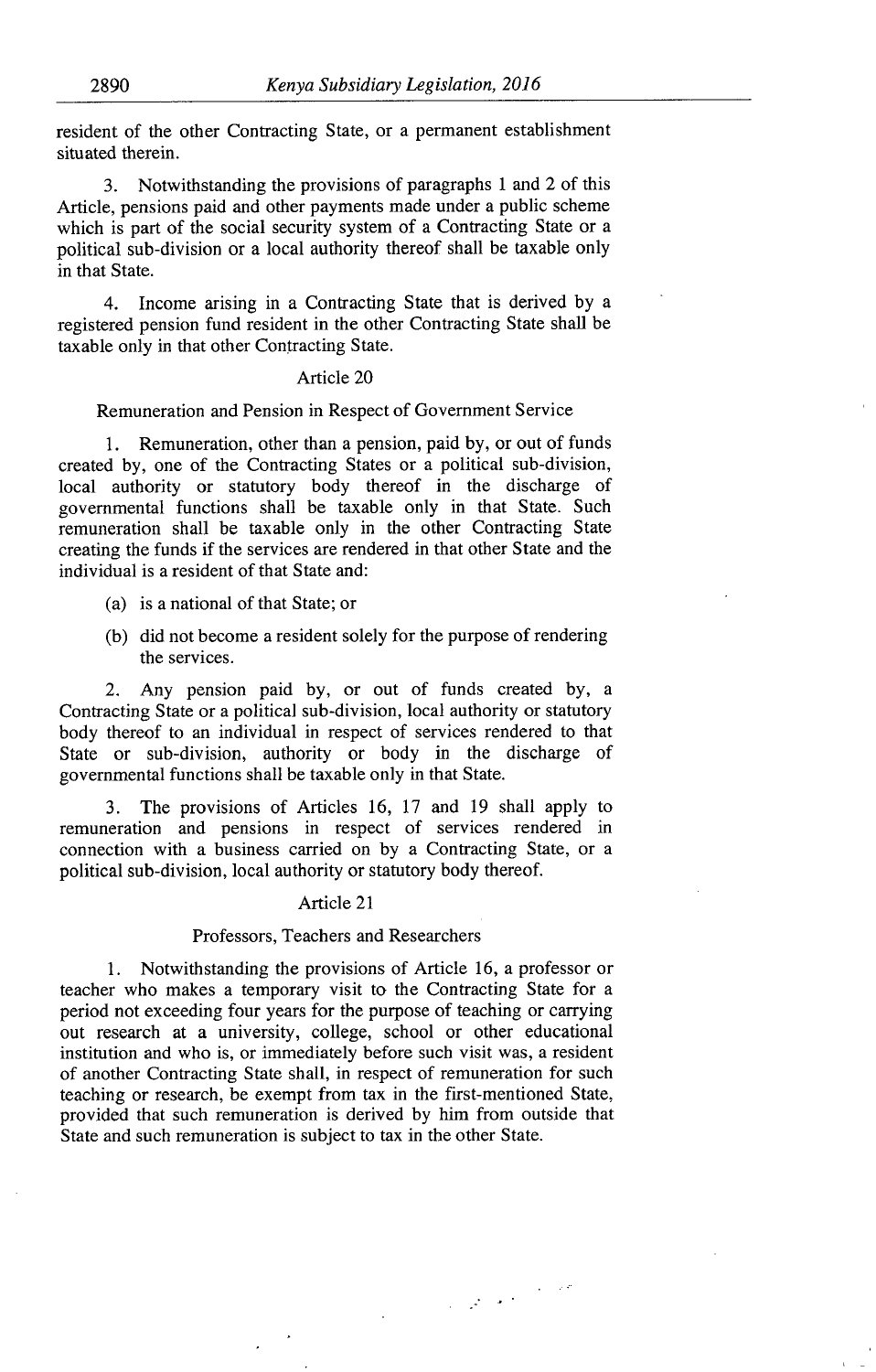*2.* The provisions of this Article shall not apply to income from research if such research is undertaken not in the public's interest but wholly or mainly for the private benefit of a specific person or persons.

#### Article *22*

# Students and Business Apprentices

A student or business apprentice who is present in a Contracting State solely for the purpose of his education or training or who is, or immediately before being so present was, a resident of the other Contracting State shall besides grants and scholarships be exempt from tax in the (first-mentioned State) on payments received from outside that first-mentioned State for purpose of his maintenance, education and training.

# Article *23*

# Other Income

 $1.$ Items of income of a resident of a Contracting State, wherever arising, not dealt with in the foregoing Articles of this Agreement in respect of which he is subject to tax in that State, shall be taxable only in that State.

 $2.$ The provisions of paragraph 1 of this Article shall not apply to income, other than income from immovable property, if the recipient of such income, being a resident of a Contracting State, carries on business in the other Contracting State through a permanent establishment situated therein, or performs in that other State independent personal services from a fixed base situated therein, and the right or property in respect of which the income paid is effectively connected with such permanent establishment or fixed base. In such a case, the provisions of Article 8 or Article *15,* as the case may be, shall apply.

3. Notwithstanding the provisions of paragraphs 1 and *2,* items of income of a resident of a Contracting State not dealt with in the foregoing articles of this Agreement and arising in the other Contracting State may also be taxed in that other State.

#### Article *25*

### Non-discrimination

 $1.$ The nationals of a Contracting State shall not be subjected in the other Contracting State to any taxation or any requirement connected therewith, which is other or more burdensome than the taxation and connected requirements to which nationals of the other States in the same circumstances are or may be subjected.

The taxation on a permanent establishment which an  $2.$ enterprise of a Contracting State has in the other Contracting State shall not be less favourably levied in that other State than the taxation levied on enterprises of any of the other States carrying on the same activities.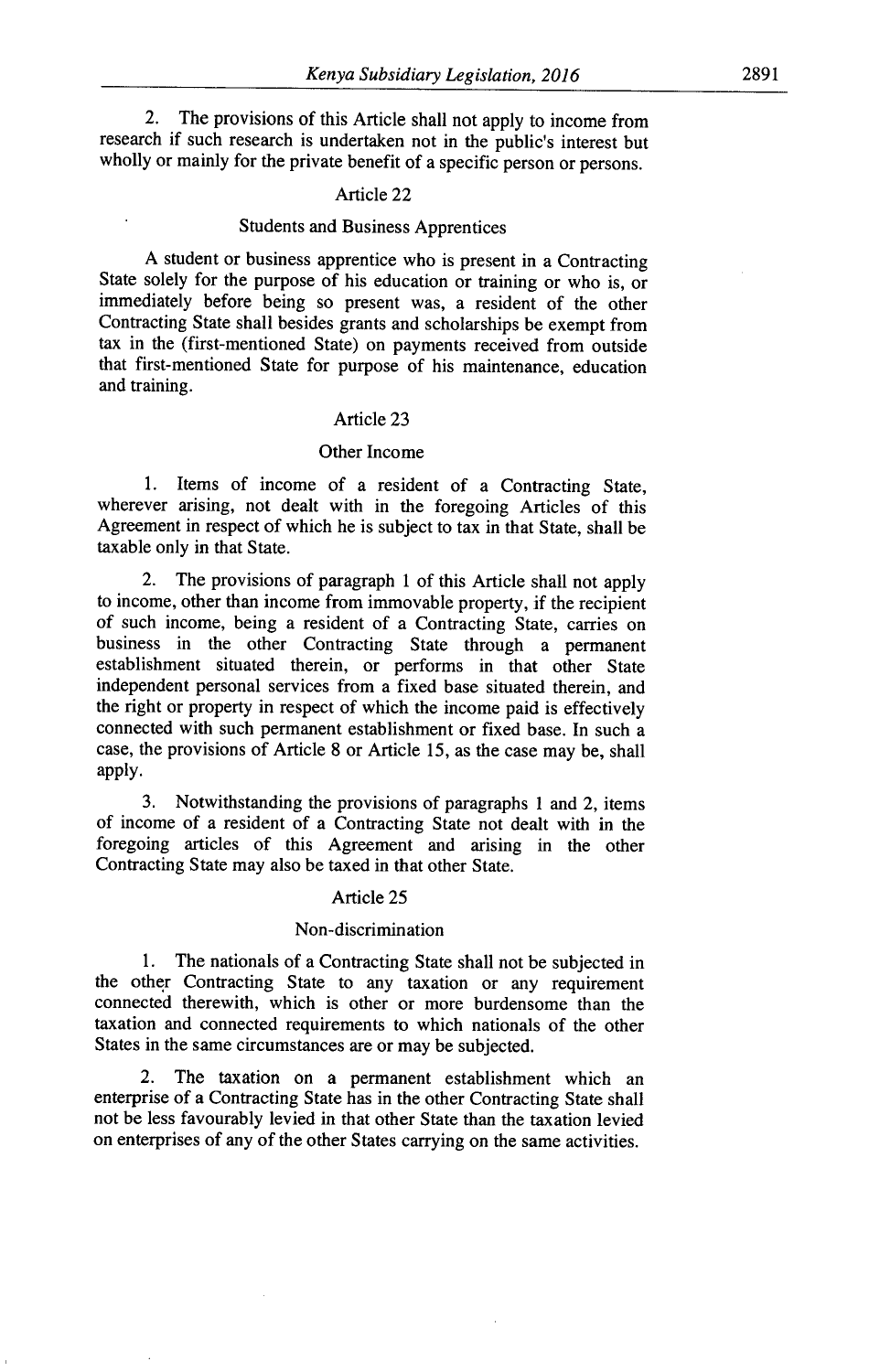3.. An enterprise of a Contracting State, the capital of which is wholly or partly owned or controlled, directly or indirectly, by one or more residents of the other Contracting State, shall not be subjected in the first-mentioned State to any taxation or any requirement connected therewith which is other or more burdensome than the taxation and connected requirements to which other similar enterprises of that firstmentioned State are or may be subjected.

Notwithstanding the provisions of paragraphs 1, 2 and 3 of this Article, nothing in this Article shall affect the right of either Contracting State to grant exemption or reduction of tax in accordance with its own laws, regulations or administrative practice to its own nationals and companies.

5. In this Article the term "taxation" means taxes which are the subject of this Agreement.

# Article 26

### Mutual Agreement Procedure

1. Where a person considers that the actions of one or both of the Contracting States result or will result for him in taxation not in accordance with this Agreement, he may, irrespective of the remedies provided by the domestic law of those States, present his case to the competent authority of the Contracting State of which he is a resident or, if his case comes under paragraph 1 of Article *25,* to that of the Contracting State of which he is a national. The case must be presented within two years or as stipulated by the domestic law of a Contracting State, from the first notification of the action resulting in taxation not in accordance with the provisions of this Agreement.

 $2.$ The competent authority shall endeavour, if the objection appears to it to be justified and if it is not itself able to arrive at an appropriate solution, to resolve the case by mutual agreement with the competent authority of the other Contracting State, with a view to the avoidance of taxation which is not in accordance with the Agreement. Any agreement reached shall be implemented notwithstanding any time limits in the domestic law of the Contracting States.

The competent authorities of the Contracting States shall 3. endeavour to resolve by mutual agreement any difficulties or doubts arising as to the interpretation or application of this Agreement.

 $\mathbf{4}$ The competent authorities of the Contracting States may through consultations develop appropriate procedures, conditions, methods and techniques for the implementation of the mutual agreement procedure provided for in this Article. In addition, a competent authority may devise appropriate procedures, conditions, methods and techniques to facilitate the above-mentioned actions and the implementation of the mutual agreement procedure.

 $\sim$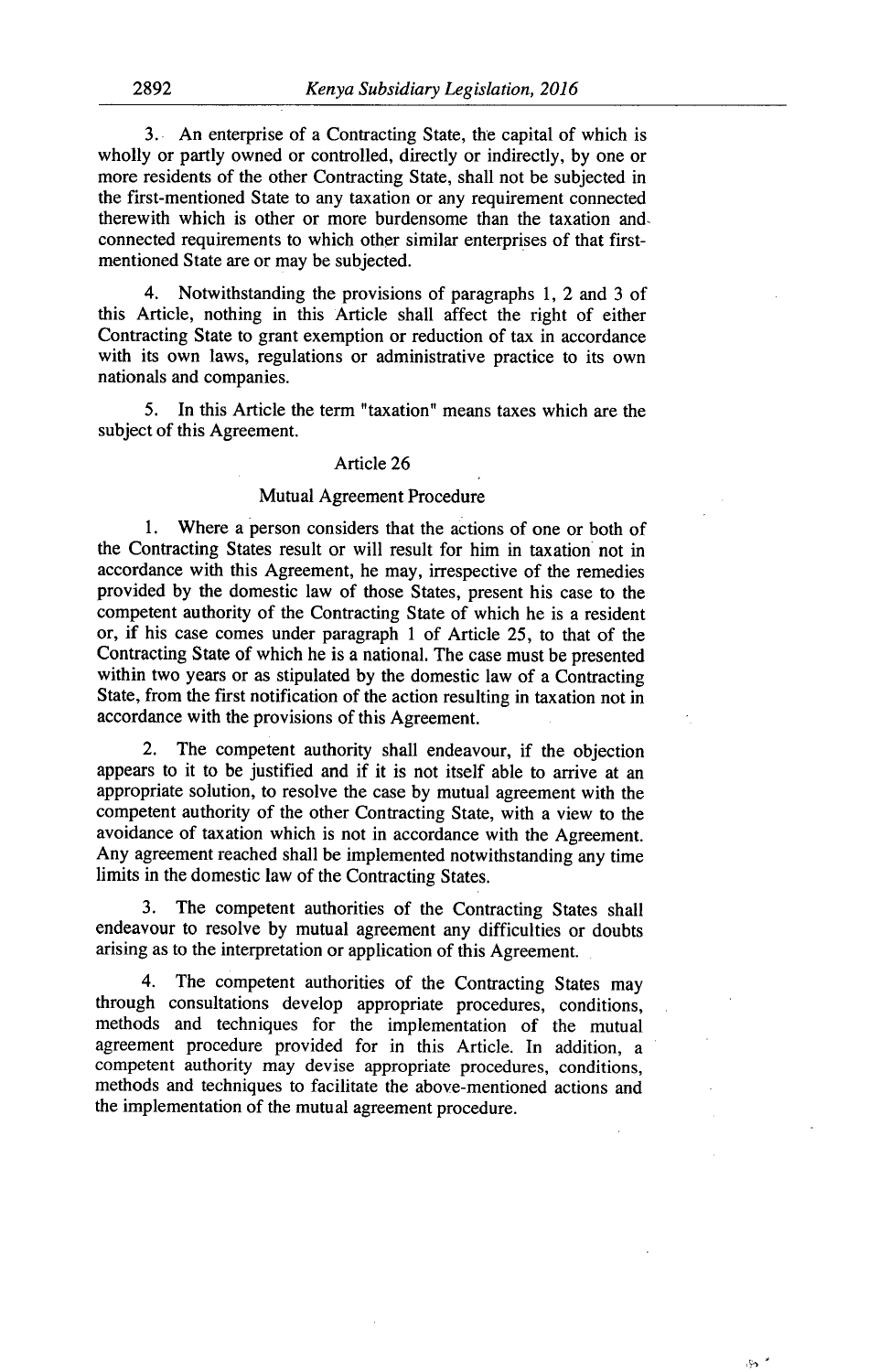# Article *27*

# Exchange of information

I. The competent authorities of the Contracting States shall exchange such information as is foreseeably relevant for carrying out the provisions of this Agreement relevant or to the administration or enforcement of the domestic laws of the Contracting State concerning taxes covered by this Agreement imposed on behalf of a Contracting State, or of their political subdivisions or local authorities, insofar as the taxation thereunder is not contrary to this Agreement. The exchange of information is not restricted by Articles 1 and *2.* 

2. Any information received under paragraph 1 by a Contracting State shall be treated as secret in the same manner as information obtained under the domestic laws of that Contracting State and shall be disclosed only to persons or authorities (including courts and administrative bodies) concerned with the assessment or collection of, the enforcement or prosecution in respect of, or the determination of appeals in relation to, the taxes covered by this Agreement. Such persons or authorities shall use the information only for such purposes. They may disclose the information in public court proceedings or in judicial decisions.

*3.* In no case shall the provisions of paragraphs 1 and *2* be construed so as to impose on a Contracting State the obligation:

- (a) to carry out administrative measures at variance with the laws and administrative practice of that or of the other Contracting State;
- $(b)$  to supply information which is not obtainable under the laws or in the normal course of the administration of that or of the other Contracting State;
- (c) to supply information which would disclose any trade, business, industrial, commercial or professional secret or trade process, or information, the disclosure of which would be contrary to public policy (ordre public).

4. If information is requested by a Contracting State in accordance with this Article, the other Contracting State shall use its information gathering measures to obtain the requested information, even though that other State may not need such information for its own tax purposes. The obligation contained in the preceding sentence is subject to the limitations of paragraph *3* but in no case shall such limitations be construed to permit a Contracting State to decline to supply information solely because it has no domestic interest in such information.

*5.* In no case shall the provisions of paragraph *3* be construed to permit a Contracting State to decline to supply information solely because the information is held by a bank, other financial institution, nominee or person acting in agency or a fiduciary capacity or because it relates to ownership interests in a person.